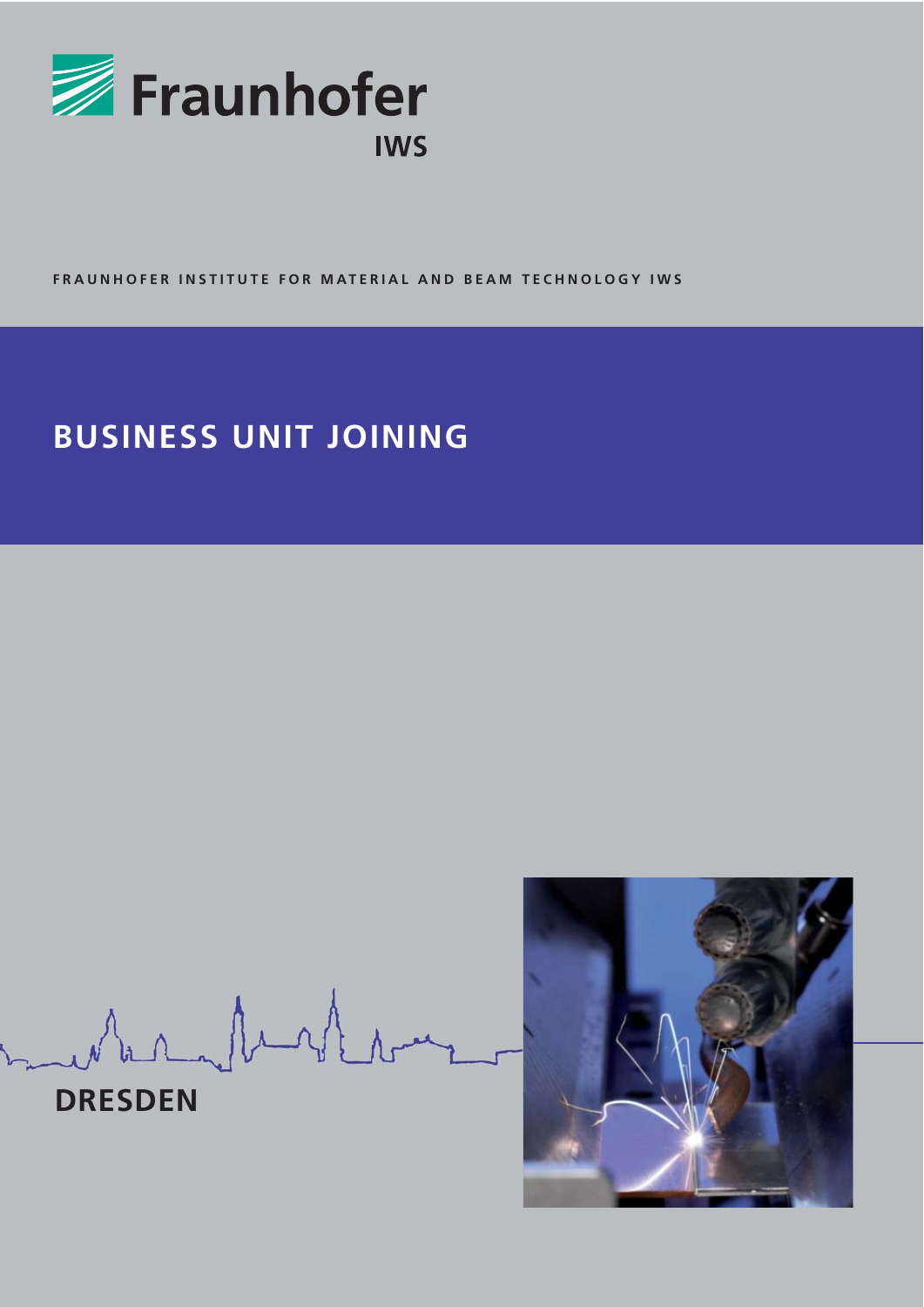

## **NEW TECHNOLOGIES FOR JOINING METALLIC AND NON-METALLIC MATERIALS**

The Fraunhofer IWS can draw on long-standing experience in the business unit "Joining", especially in laser welding, friction stir welding, magnetic pulse welding, bonding, composite technologies and component design. Following the credo "everything from a single source", custom joining technologies based on the analysis of the behaviour of the material – through the observation of the effects of the joining process, the development of the process up to the implementation of machine based solutions – are developed, accompanying the customer up to the industrial application.

#### **Scientific basis**

- application of scientific knowledge about the material in the development of appropriate joining methods
- derivation of treatment strategies adapted to materials, loads and components based on in-depth knowledge about the influence of micro-structure and real structure on the spectrum of properties
- characterisation of the thermal, mechanical and electromagnetic influences on material structure and component properties resulting from the joining processes
- finite element analysis of structural-mechanical and thermomechanically coupled field problems and their experimental validation
- development of process-adapted test equipment and system technology

#### **Trends**

Lightweight engineering, based on a load-adapted material selection, increasingly requires the development of new, adapted joining technologies for mixed metal compounds, light metals and for metal-plastic mixed compounds.

Efficient joining methods, such as laser welding with brilliant beam sources, friction stir welding, and electromagnetic pulse welding as a solid phase joining method, as well as modified adhesives, composite technology and direct thermal joining are in the focus of development. The FEM-based structural and thermomechanical coupled calculation of joined and processed components and the derivation of design criteria as well as the development of custom systems are further important development elements for the required comprehensive approach.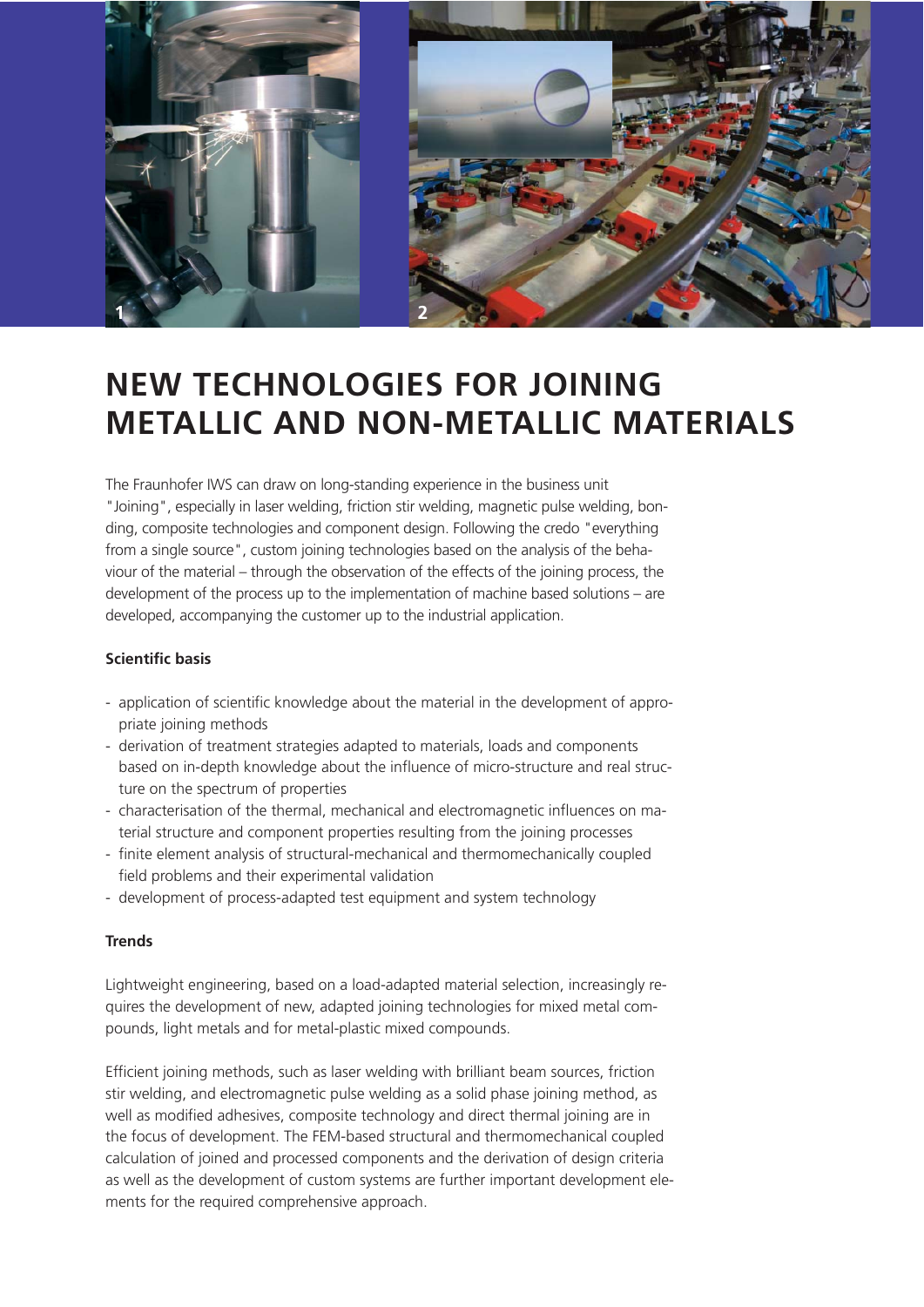

## **OUR EXPERTISE**

#### **Laser beam welding**

Process understanding and metal physical background knowledge are the basis for custom laser welding processes. Procedures with integrated short-time heat treatment, with material-matched filler materials and high-frequency beam manipulation, allow for a new approach for producing crack-free welds from curable, high-strength steels, cast iron, light metal casting and heat-cracking susceptible Al or Ni materials, mixed compounds and components with high rigidity and high wall thickness.

#### **Special joining methods**

The further development of solid-phase joining procedures, friction stir welding and electromagnetic pulse welding is indispensable for the firm joining of modern functional materials and metal mixed compounds, which can only be joined in a limited manner using standard fusion welding without cracking. Our range of services includes development of procedures, prototype welding and system technology developments.

#### **Bonding and composite technology**

By pooling their expertise, modern laboratories and highly efficient plant technology for the development of new plasma and laser pretreatment procedures for large-area bonding of metals, polymers and fiber composites are available. The expertise in structural bonding is currently being transmitted to thermal direct joining of thermoplastic composite materials in order to both substitute adhesive systems and to reduce process times. To prove joint strength under environmental conditions, in addition to mechanical testing methods also aging studies, such as climate and salt spray tests are conducted.

#### **Component design**

More stringent component requirements, innovative materials, material combinations and new manufacturing processes typically require new constructive approaches. Thus, for successful implementation of the procedures, we offer structural-mechanical FE simulations, thermomechanically coupled calculations as well as their experimental verification. The objective is a process-oriented and stress-adapted component design according to the specifications of the customer, in close cooperation with the development of procedures and the characterization of materials at our facilities.

- *1 Laser welding process of a conceptual shaft-hub mixed compound (cast iron/heattreated steel) for stress tests*
- *2 MUVAX new concept for friction stir welding of aircraft fuselage components*
- *3 Robot-coupled adhesive application by means of a 2K adhesive application unit*
- *4 Model of a laser welded shaft-hub mixed compound with stress distribution under operating load*